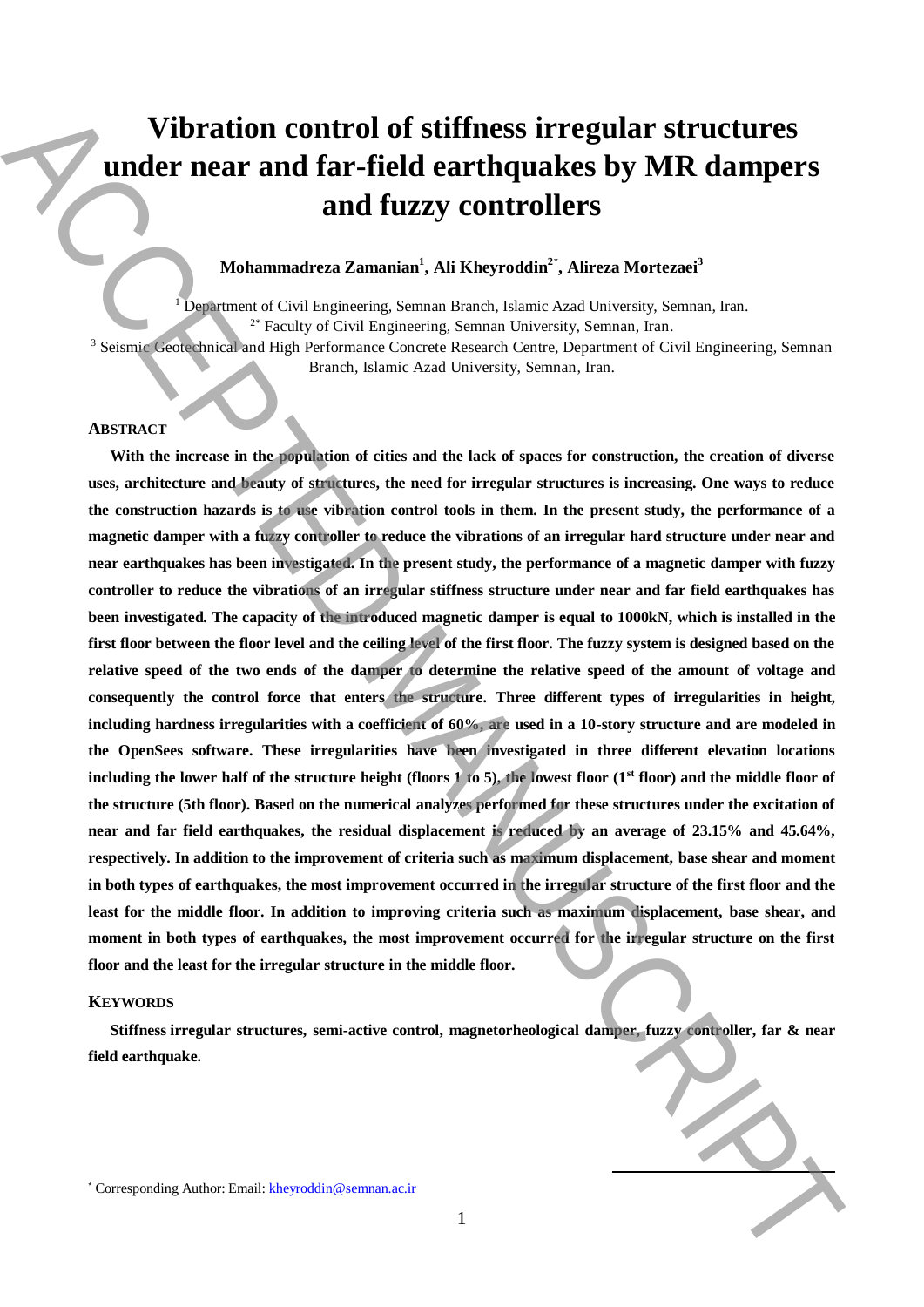### **1. Introduction**

The seismic design regulations always lead to regular constructions and the avoidance of any irregularities in structures; but nowadays, irregular constructions are inevitable for various reasons such as beauty, architecture and economy. Between different stages of analysis and design of a structure against incoming loads, decision-making about configuration, geometric characteristics of the structure such as dimensions in plan and height, the role of structural and non-structural components can lead to nonlinear deformation of the load and cause local or global destructions. The behavior of multi-story structures under strong earthquakes depends on the configuration of the structure. Irregularities in plan and in height are the main causes of rupture of structures during an earthquake. The type, intensity as well as the irregular position is important issues that should be considered in the designs.

One of the most challenging goals among researchers and engineers is to control and reduce the vibrations of structures. As the damage to structures, loss of life and property following the recent earthquakes, the importance of controlling the vibrations of structures against earthquakes becomes more apparent. One way to reduce vibrations and potential hazards of structural damage is to use vibration control tools. One of these tools is MR magnetic dampers, which have intrinsic properties such as very fast response time, phase reversibility, immutability to environmental conditions and easy controllability, have been studied by many researchers [1-4].

In the present study, magnetic dampers will be used to reduce the vibrations of irregular structures in stiffness. One of the ambiguous points of previous studies is not paying attention to the characteristics of the studied structures in vibration control, because if there is irregularity in the structure and its vibration control in one level of the structure, it can cause local stresses in other parts of the structure [5-8]. It can also behave differently in far and near field earthquakes separately because each of these loads is fundamentally different. On the other hand, fuzzy controllers, designed by experts in any field to make the necessary decisions at the moment, can be challenging for structures that behave more complexly than regular structures. Therefore, in order to eliminate the shortcomings in the studies conducted in this field, various variables such as the type of earthquake, irregularity of stiffness in different floors and the performance of the controller will be studied.

#### **2. Studied structures**

In order to evaluate the performance of the MR damper and the control system, a 10-storey structure with a floor height of 3m and width of 5m in each direction has been used [9]. The lateral system of the structure is defined in both directions, a special steel bending frame and a roof system of two-sided concrete slab type with a rigid diaphragm. The structure is designed for an area with a high relative seismic risk and a site with type II soil. The amount of extensive dead load is equal to 700  $kg/m<sup>2</sup>$  and the live load of the floors is equal to 200 kg/m<sup>2</sup> . To model irregularity in height, by applying changes in regular structure, irregular structures in height are modeled with different states of nongeometric irregularity. For this purpose, in a class of structure where an irregularity in height is to occur, the stiffness value is changed by applying an irregularity coefficient according to Equation (1). In order to keep the other variables constant and merely to study irregularly, the main characteristics of a regular and irregular structure, including the first mode cycle time, stiffness, and shear base of the yield point, are kept constant. **1** Interded to earth of the second of the second of the second of the second of the second of the second of the second of the second of the second of the second of the second of the second of the second of the second of

$$
IF = \frac{K_I}{K_A} \tag{1}
$$

where *IF* the coefficient of irregularity,  $K_I$  the stiffness of the irregular floor and  $K_A$  the stiffness of the adjacent upper floor.

#### **3. MR damper modeling and fuzzy control system**

This model consists of a Bouc-Wen element and a viscous damper that operate in parallel [10]. The specifications of the MR damper and fuzzy controller are such that it is not possible to model it directly by OpenSees software; Therefore, the force corresponding to this damper is calculated by MATLAB software and at each step, the level at which the damper is located is entered in the OpenSees software. This connection is created between OpenSees and MATLAB softwares through TCP-IP method.

#### **4. Earthquake records applied to structures**

In this study, in order to evaluate the performance of MR damper and controlling algorithm in reducing structural responses, 7 far-field earthquakes and 7 nearfield earthquakes have been used for excitation. Before analyzing the time history, the regulations require that the excitation would be scaled. In the present study, the scale of maximum earthquake acceleration has been performed and incremental dynamic analysis has been